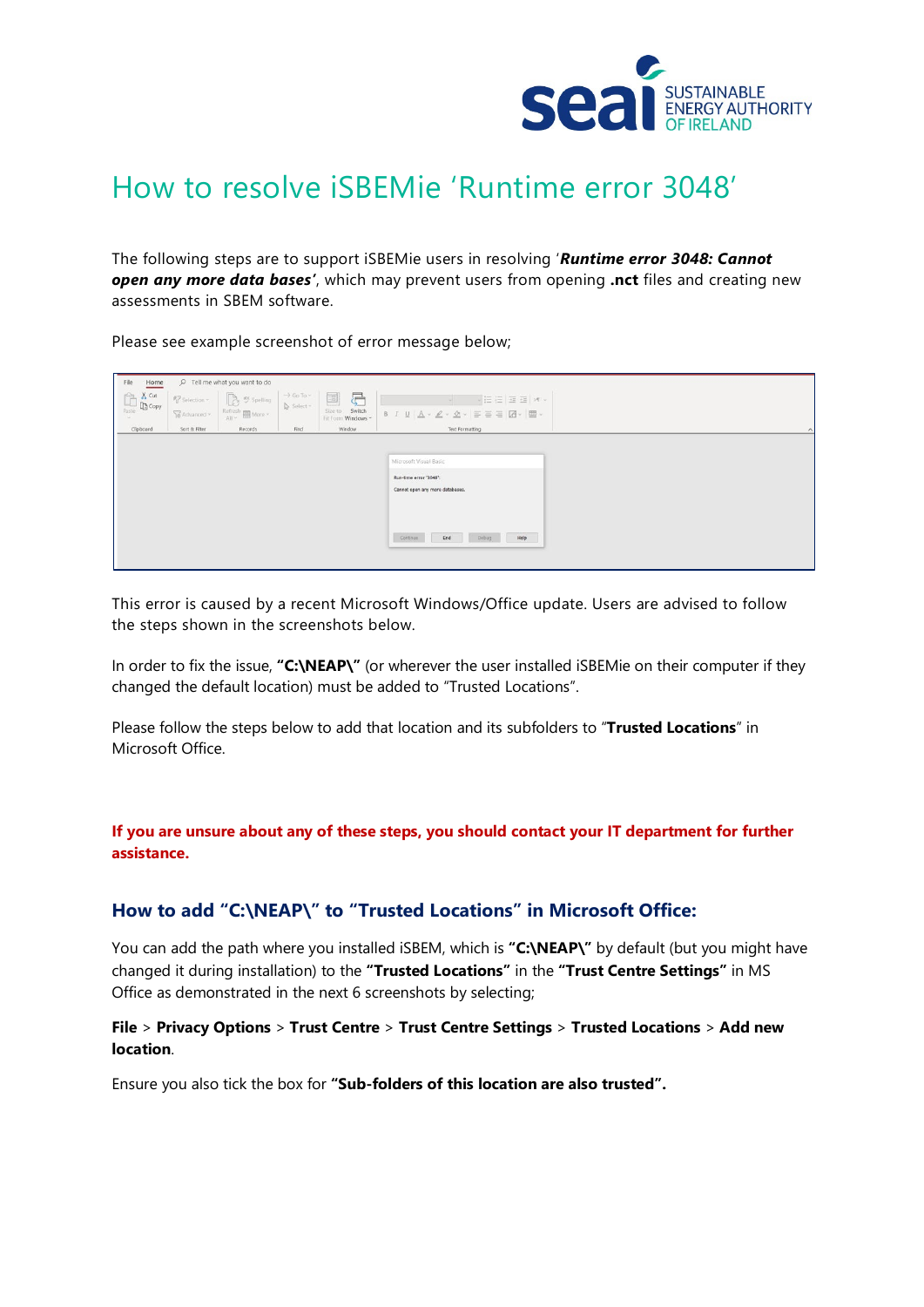

1. Select **"File";**

| $\begin{array}{c} \hline \text{I} & \text{I} & \text{I} & \text{I} \\ \hline \text{I} & \text{I} & \text{I} & \text{I} \end{array}$ |               |                                                                                                                                                 |                                        |                                              | <b>iSBEM</b> non domestic buildings                                                                                                                                                                                                                                 |
|-------------------------------------------------------------------------------------------------------------------------------------|---------------|-------------------------------------------------------------------------------------------------------------------------------------------------|----------------------------------------|----------------------------------------------|---------------------------------------------------------------------------------------------------------------------------------------------------------------------------------------------------------------------------------------------------------------------|
| File<br>Home                                                                                                                        | $\mathcal{Q}$ | Tell me what you want to do                                                                                                                     |                                        |                                              |                                                                                                                                                                                                                                                                     |
| $\lambda$ CM<br>$\Box$ Copy                                                                                                         | To Advanced v | $\begin{bmatrix} \rightarrow & \text{abc} \\ \rightarrow & \text{Spelling} \end{bmatrix}$<br>$\frac{R}{\text{All}} \times \text{H}$ More $\sim$ | $\rightarrow$ Go To $\sim$<br>Select v | 를<br>Switch<br>Size to<br>Fit Form Windows ~ | $\sqrt{\frac{1-\beta}{1-\beta}}\left[\frac{1-\beta}{1-\beta}\right]\frac{1}{\beta^2}\left[\frac{1-\beta}{1-\beta}\right]\sqrt{\eta}\left[\frac{1-\beta}{1-\beta}\right]$<br>$B I U   A \cdot A \cdot \Phi \cdot \overline{B} \equiv E   A \cdot \overline{B} \cdot$ |
| Clipboard                                                                                                                           | Sort & Filter | Records                                                                                                                                         | Find                                   | Window                                       | <b>Text Formatting</b>                                                                                                                                                                                                                                              |
|                                                                                                                                     |               |                                                                                                                                                 |                                        |                                              |                                                                                                                                                                                                                                                                     |

2. Select **"Privacy Options";**



This will open the **"Access Options"** options box.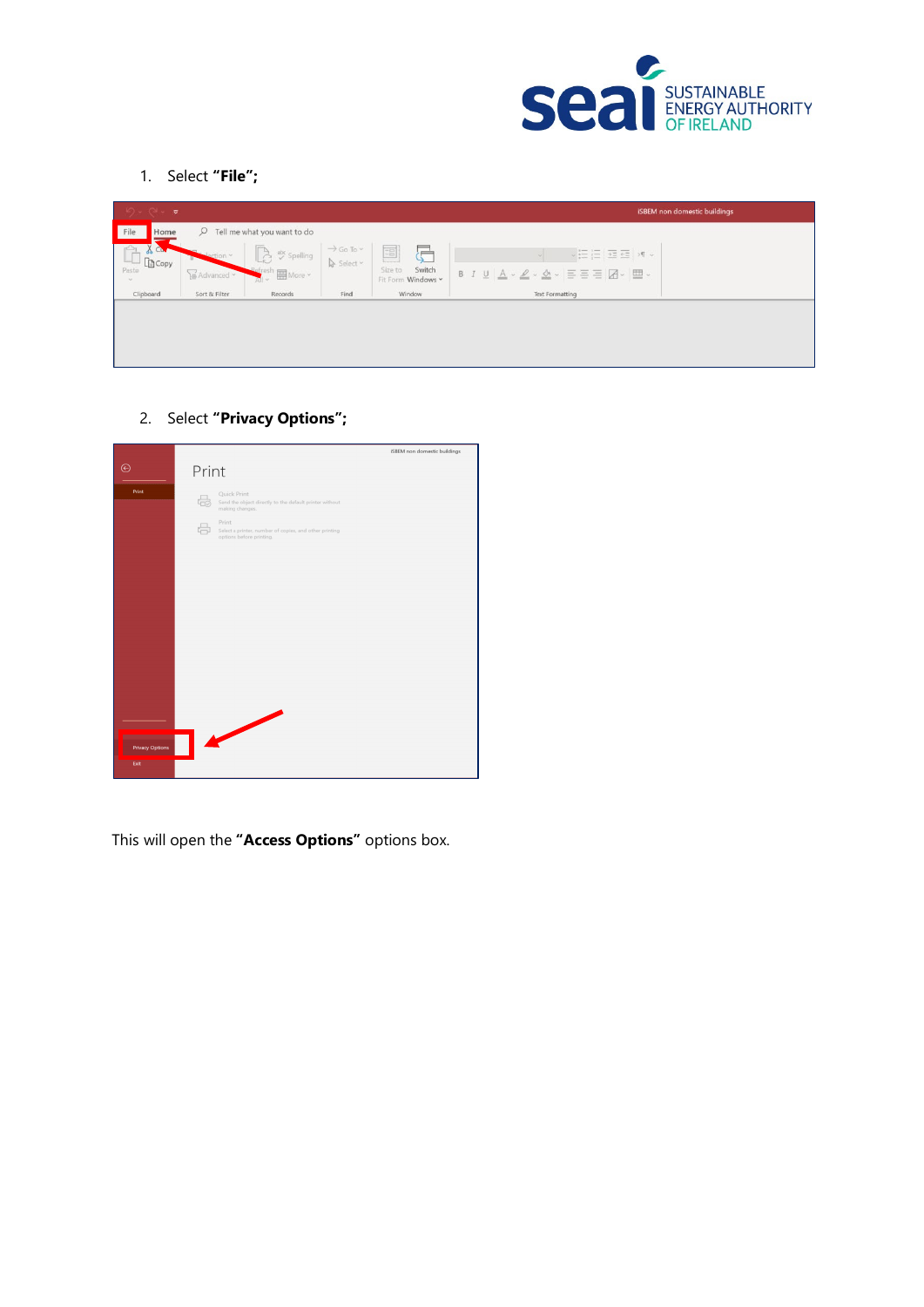

3. Within **"Access Options",** select **"Trust Centre**" from the list of items in the left-hand menu, then select **"Trust Centre Settings".**

| <b>Access Options</b>                                                              |                                                                                                                                                                |                              | 7 | $\times$ |
|------------------------------------------------------------------------------------|----------------------------------------------------------------------------------------------------------------------------------------------------------------|------------------------------|---|----------|
| General<br><b>Current Database</b>                                                 | Help keep your documents safe and your computer secure and healthy.                                                                                            |                              |   |          |
| Datasheet                                                                          | <b>Security &amp; more</b>                                                                                                                                     |                              |   |          |
| <b>Object Designers</b><br>Proofing<br>Language                                    | Visit Office.com to learn more about protecting your privacy and security.<br><b>Microsoft Trust Center</b>                                                    |                              |   |          |
| <b>Client Settings</b>                                                             | <b>Microsoft Access Trust Center</b>                                                                                                                           |                              |   |          |
| Customize Ribbon<br>Quick Access Toolbar<br><b>Audit</b> us<br><b>Trust Center</b> | The Trust Center contains security and privacy settings. These settings help keep your<br>computer secure. We recommend that you do not change these settings. | <b>Irust Center Settings</b> |   |          |
|                                                                                    |                                                                                                                                                                | OK                           |   | Cancel   |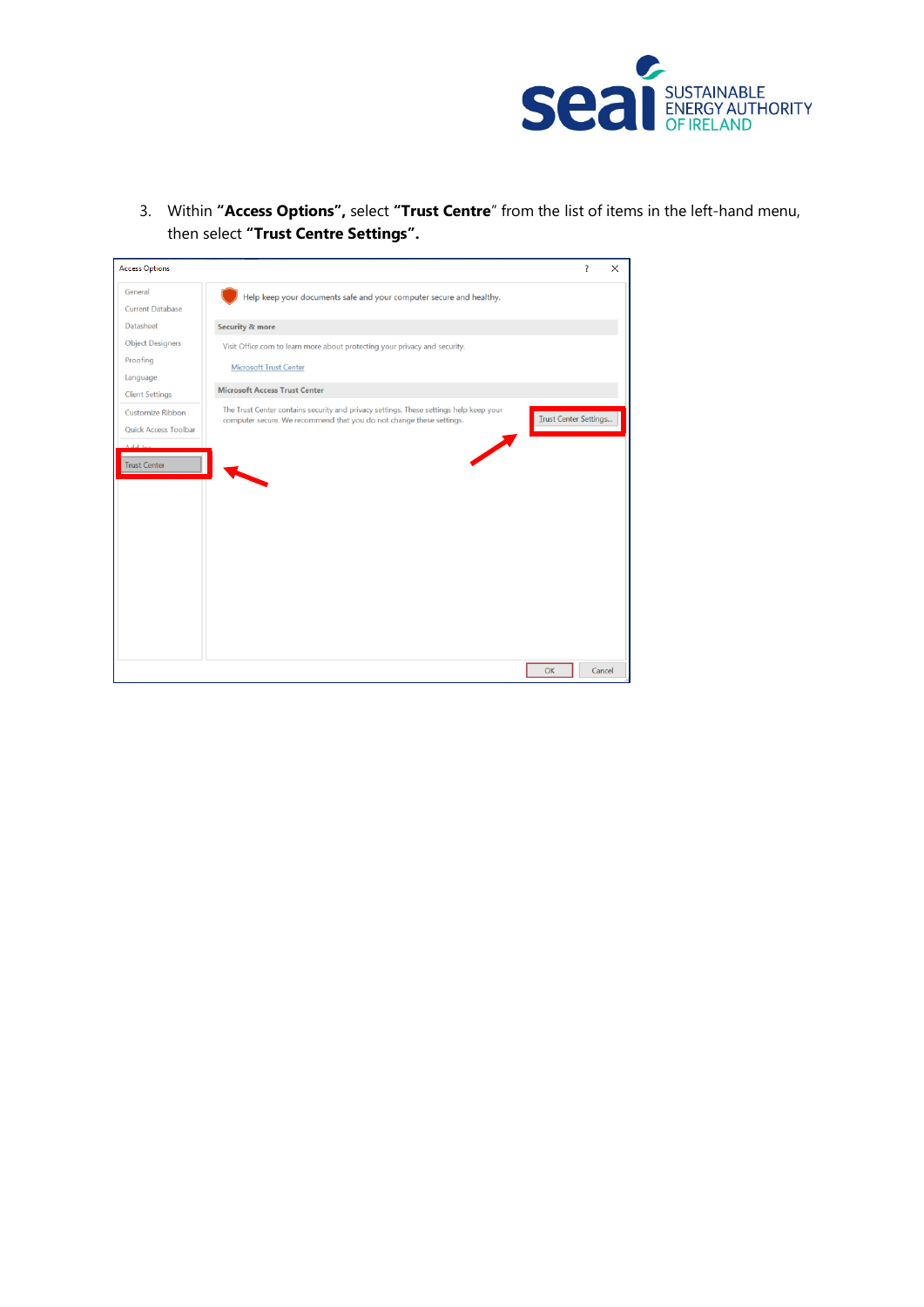

4. Within the **"Trust Centre"** box, select **"Trusted Locations"** from the list of items in the lefthand menu and then select **"Add New Locations".**

| <b>Trust Center</b>      |                                      |                                                                                                                      | ?<br>$\times$   |
|--------------------------|--------------------------------------|----------------------------------------------------------------------------------------------------------------------|-----------------|
| ctod Dublichor           | <b>Trusted Locations</b>             |                                                                                                                      |                 |
| <b>Trusted Locations</b> |                                      |                                                                                                                      |                 |
| <b>Trusted Documents</b> | sure the the new location is secure. | karning: All these locations are treated as trusted sources for opening files. If you change or add a location, make |                 |
| Trusted Add-in Catalogs  | Path                                 | Description                                                                                                          | Date Modified * |
| Add-ins                  | <b>User Locations</b>                |                                                                                                                      |                 |
|                          |                                      |                                                                                                                      |                 |
| <b>ActiveX Settings</b>  | <b>Policy Locations</b>              |                                                                                                                      |                 |
| Macro Settings           |                                      |                                                                                                                      |                 |
| Message Bar              |                                      |                                                                                                                      |                 |
| Privacy Options          |                                      |                                                                                                                      |                 |
| Form-based Sign-in       |                                      |                                                                                                                      |                 |
|                          |                                      |                                                                                                                      |                 |
|                          |                                      |                                                                                                                      |                 |
|                          |                                      |                                                                                                                      |                 |
|                          |                                      |                                                                                                                      |                 |
|                          |                                      |                                                                                                                      |                 |
|                          |                                      |                                                                                                                      |                 |
|                          |                                      |                                                                                                                      |                 |
|                          | Path:                                | C:\Program Files\Microsoft Office\root\Office16\ACCWIZ\                                                              |                 |
|                          | Description:                         | Access default location: Wizard Databases                                                                            |                 |
|                          |                                      |                                                                                                                      |                 |
|                          | Date Modified:                       |                                                                                                                      |                 |
|                          | Sub Folders:                         | Disallowed                                                                                                           |                 |
|                          |                                      | Add new location<br>Remove                                                                                           | Modify          |
|                          |                                      | Allow Trusted Locations on my network (not recommended)                                                              |                 |
|                          | Disable all Trusted Locations<br>H.  |                                                                                                                      |                 |
|                          |                                      | OK                                                                                                                   | Cancel          |
|                          |                                      |                                                                                                                      |                 |